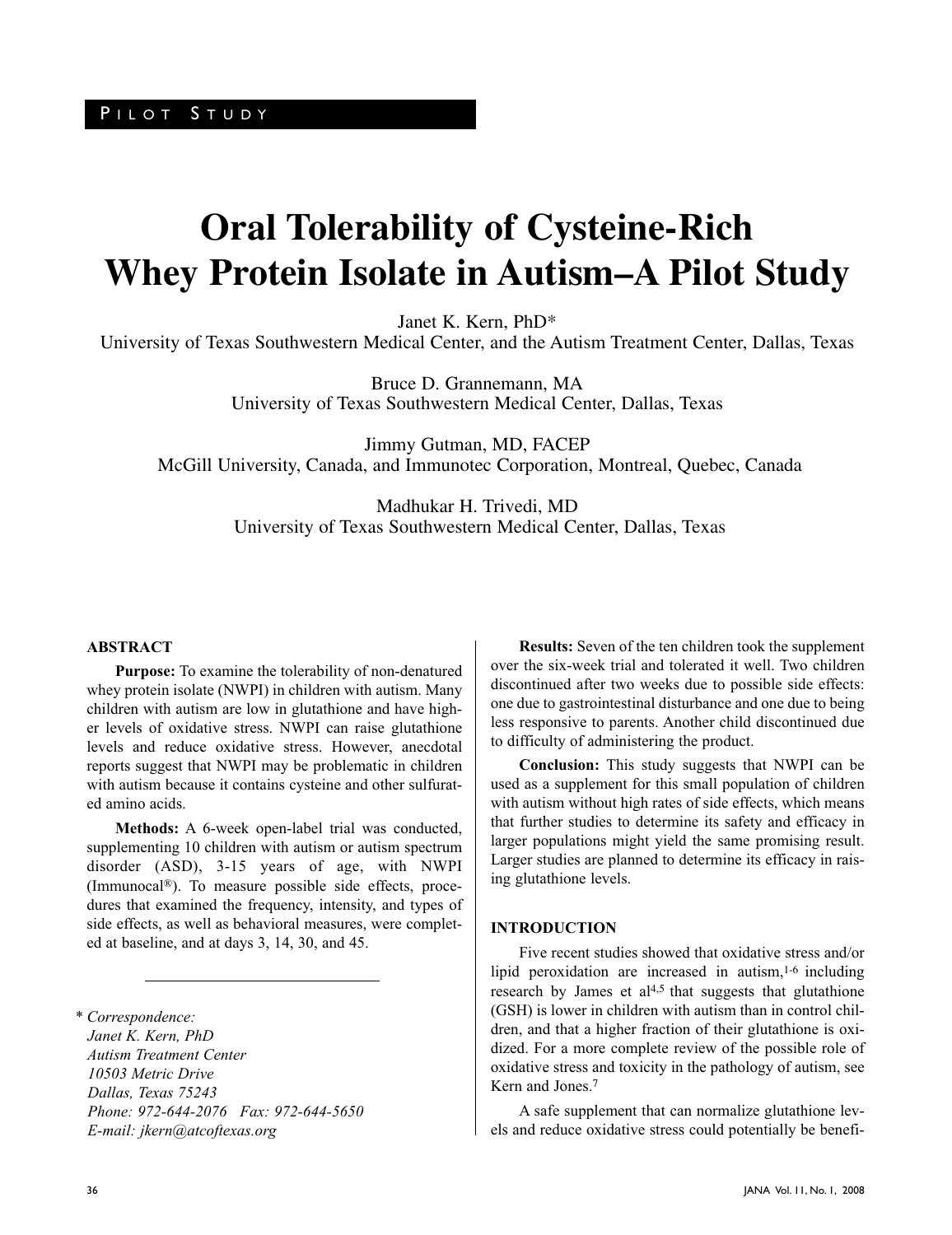cial in autism. To raise glutathione levels, humans require the building blocks or precursors of glutathione because oral glutathione is considered ineffective.8,9 Glutathione (GSH), or 2-amino-5-{[2-[(carboxymethyl)amino]-1-(mercaptomethyl)-2-oxoethyl]amino}-5-oxopentanoic acid, is a small protein made up of three amino acids: glycine, cysteine, and glutamic acid. GSH is a thiol and thus contains sulfur.<sup>10,11</sup> The side-chain sulfhydryl residue (-SH) that is in the cysteine part of the molecule is what provides most of its physiological properties.10,11 Cysteine is the rate-limiting substrate for GSH production.<sup>12</sup>

Non-denatured whey protein isolate is cysteine-rich in the form of cystine (two cysteine molecules linked by a disulfide bond). The term "non-denatured" is preferable to the less precise "un-denatured" to describe a protein that has been preserved in its native state and has retained its original physical characteristics and conformation. Changing a milk protein's native conformation can alter its biological activity.<sup>13</sup> Cystine (reduced cysteine) is much more stable than cysteine and accounts for 90% of the amino acid in the plasma; once it crosses the cell membrane, it is oxidized to cysteine and then used to make glutathione.10,14 Non-denatured whey protein concentrates and isolates have been shown to increase glutathione levels in many diseases and disorders such as acquired immune deficiency syndrome (AIDS), cystic fibrosis, lung disease, chronic fatigue syndrome, hepatitis B, and cancer (e.g., colon, liver, breast, pancreas), without any toxicity or adverse events.10,14-26 There have been only occasional cases of gastrointestinal upset reported.<sup>1</sup><sup>4</sup>

Non-denatured whey protein isolate use has not been examined in autism; and although reports are conflicting, some anecdotal reports suggest that some children with autism may have problems with ingestion of cysteine-rich or any sulfur-rich compound, such as whey protein. Whey protein concentrates  $($ >70% protein) which contain the milk protein caseine can be further problematic. The problems anecdotally reported are worsening of behavior and gastrointestinal disturbance with dysbiosis (specifically, an increase in yeast). In this population, food intolerances and GI disturbance are commonly reported.<sup>27</sup> Because of the anecdotal reports that suggest that children with autism may not tolerate sulfur-rich compounds, combined with the evidence that non-denatured whey protein isolate is safe and effective in raising glutathione levels and reducing oxidative stress in other disorders and diseases, it was determined that a trial using non-denatured whey protein in autism to examine its tolerability in this population was necessary. This study used Immunocal®, a non-denatured whey protein isolate (>90% protein), which is a medically recognized option for raising glutathione levels.

The study was conducted to determine if: (1) the children would take this supplement, which is a bland-tasting powder, and (2) the supplement would be tolerated even though it is a sulfur-rich compound.

# **METHODS**

**Design:** The study, which used Immunocal®, was a six-week, open-label clinical trial with ten children previously diagnosed with autism or ASD. Informed consent and HIPAA forms were obtained from every child's parent. Children were always in the presence of one or both parents. At baseline, information regarding demographics, formal diagnosis, age at diagnosis, age of apparent onset, information regarding delay or regression, any current medical issues, medications, and allergies was obtained on each child. A Childhood Autism Rating Scale (CARS)28 was also completed at baseline. After a stool specimen was collected (by the parent at home) for analysis, each child was started on Immunocal®. The stool specimen was completed on seven of the ten children before the treatment to acquire a baseline for dysbiosis (three parents were not able to obtain usable specimens). Other measures examining behavior and side effects were used as repeated measures and were completed periodically by the parents to examine any clinical change in the child. These measures are listed in the measures section.

**Location:** This study took place at the Mood Disorders Research Program and Clinic at the University of Texas Southwestern Medical Center (UTSW) in Dallas, Texas. The study protocol received Institutional Review Board (IRB) approval from the University of Texas Southwestern Medical Center. All parents signed a consent and Health Insurance Portability and Accountability Act (HIPAA) form and all received a copy.

**Subjects:** Subjects for this study were recruited from autism societies and physicians from the Dallas/Fort Worth area, and via the Internet (by posting on the UTSW study site). The children were three to fifteen years of age. Six had a formal diagnosis of autism and four had a formal diagnosis of ASD. The CARS ranged from 30 to 43 with a mean of 35.4 (SD= 4.4), thus ranging from mild to severe autism. There were nine males and one female. Eight children were Caucasian and two were African-American. The exclusion criteria were: (1) already taking whey protein or starting any new drug or therapy; and (2) a comorbid diagnosis of Fragile X disorder, tuberous sclerosis, phenylketonuria (PKU), Lesch-Nyhan syndrome, fetal alcohol syndrome, or a history of maternal illicit drug use.

# **MEASURES**

**Comprehensive Parasitology (CP3):** The CP3 panel includes a standard microbiology (bacterial culture), yeast culture and speciation, microscopic evaluation for yeast (KOH stain), and parasites. This test was completed before treatment to acquire a baseline for possible dysbiosis.

**Childhood Autism Rating Scale:** The CARS is a 15 item behavioral rating scale developed to identify autism as well as to quantitatively describe the severity of the disor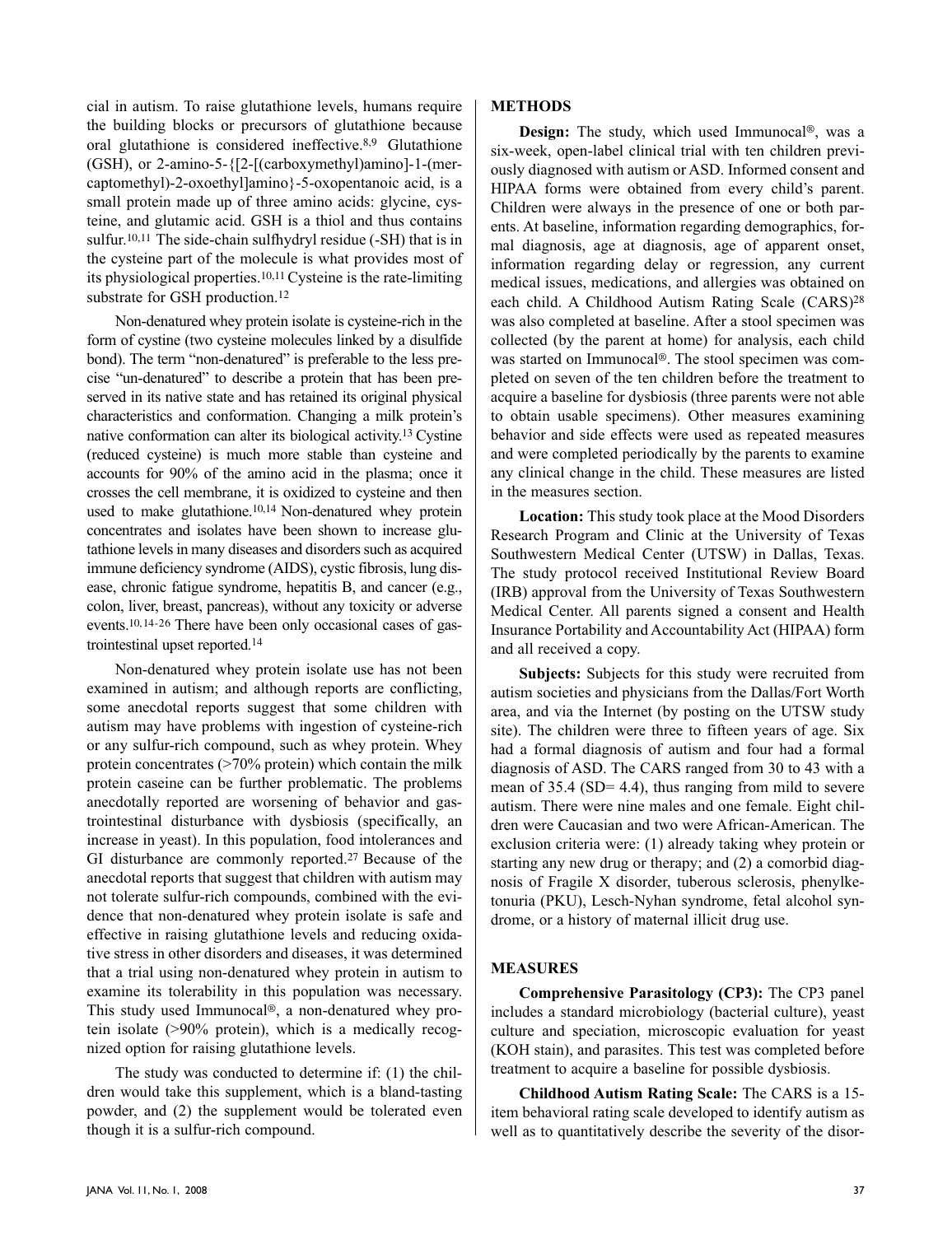der.<sup>28</sup> Independent reports on CARS indicate that it has high validity. Eaves and Milner<sup>29</sup> found that it correctly identified 98 percent of autistic subjects and correlated  $(r = 0.67)$ with the Autism Behavior Checklist. In another similar study, 92 percent of subjects were correctly classified, and the CARS correlated with the Real Life Rating Scale.<sup>30</sup>The CARS was completed by the Principal Investigator by observing the subjects and interviewing parents at baseline. The CARS was also completed by a parent on study days 1, 3, 14, 30, and 45.

**Frequency and Intensity of Side Effect Rating (FISER)/Global Rating of Side Effect Burden (GRSEB)/:** The FISER/GRSEB surveys include global measures, each using a 7-point Likert-type scale rated 0 to 6. One rate is anchored for frequency, another rates the intensity of side effects encountered in the prior week that the caregivers believe were due to the treatment, and the third asks caregivers to estimate the overall burden or degree of interference in day-to-day activities and function due to side effects attributable specifically to the treatment.<sup>31</sup> The survey was completed by a parent on study days 3, 14, 30, and 45.

**Patient Rated Inventory of Side Effects (PRISE) modified:** The PRISE lists a variety of possible side effects to choose from and a scale to rate the specific side effect. The list also includes gastrointestinal side effects. In addition, the measure has a place to list any side effects not previously listed. The survey was completed by a parent on days 3, 14, 30, and 45.

**Aberrant Behavior Checklist, Subscales I to V (ABC):** The ABC scale rates inappropriate and maladaptive behavior.32 The ABC was designed to monitor the behavioral effects of psychotropic drugs. The scale was completed by a parent at baseline, and at days 3, 14, 30, and 45.

**Clinical Global Impression Scale (CGI):** The CGI three-item scale asks the caregiver to mark the patient as better (1), the same (2), or worse overall (3). The scale was completed by the parent at baseline and at days 3, 14, 30, and 45.

**Treatment Adherence Measure (TAM):** The TAM is a ten-item, Morisky-type self-report on treatment adherence that asks specific questions regarding the dose and frequency of use. The TAM was used to determine the level of adherence to the treatment. Morisky-type adherence measures have been used widely and have shown good reliability for a self-report measure.<sup>33</sup>The measure was completed by a parent at days 3, 14, 30, and 45.

**Product Used:** A medically recognized option for raising glutathione levels, Immunocal® is a bovine milk serum protein or non-heated non-denatured whey protein isolate manufactured in a way that preserves the native protein configuration of the whey. It is a white powdery substance that comes in an airtight and humidity resistant envelope. Immunocal® contains <1 percent lactose, <1 percent fat,

and minimal amounts of caseine (*Physician's Desk Reference; PDR*).

**Dosing and Administration:** Recommended dosing for children is 10g per day for those over 40 pounds and 0.5 grams per kilo (2.2 pounds) of body weight for children under 40 pounds. Due to reports of intolerance of sulfurrich foods in this population, the dosing of the non-denatured whey protein isolate was cautiously titrated. Dosing began at one-fourth dose for 5 days, then one-half dose for 5 days, then three-fourths dose for 5 days, and finally a full dose by approximately the third week. Immunocal® was taken with a light meal or on an empty stomach once or twice per day. The powder was mixed with fruit juice or food. It was not heated or blended in a power blender. Parents gave the children Immunocal® mixed in a variety of ways (e.g., orange juice, Hershey's chocolate syrup, ice cream, chocolate milk, Carnation Instant Breakfast, applesauce, peanut butter and jelly, yogurt, and Boston Chicken's Caesar salad dressing).

# **RESULTS**

Seven out of the ten children took the supplement over the full six-week trial and tolerated the supplement. Three children discontinued after two weeks of the trial. One child discontinued because of gas and bloating. This occurred at a higher dose level, but not at a lower dose level. This child's baseline bowel flora was within normal limits, but the child did have a history of chronic diarrhea. No other children had any gastrointestinal changes, even the two children who had dysbiosis at baseline. One child discontinued the study due to being less responsive to parents. Another discontinued because one parent had difficulty administering the whey product. Of the completers, two parents verbally reported that their children became more hyperactive initially; however, the hyperactivity resolved in a few weeks.

Data were collected on a number of behavioral measures, the Childhood Autism Rating Scale, the Aberrant Behavior Checklist, and a Clinical Global Impression measure. Means for the three non-completers and seven completers are presented below (Table 1). These measures were used to examine any clinical change in the child that we would need to be concerned about based on anecdotal reports. The data were insufficient for statistical analysis. It is worth noting that the changes in the behavioral measures appear to be in a positive direction (Figure 1). Caution should be used in interpreting these findings since any meaningful test would require a larger study and a control group.

Treatment adherence in the completer group was good, with most participants taking their doses 75 to 100 percent of the time. Parents were allowed to mix the whey with anything as long as it was not blended with a power blender or heated (to avoid denaturization). Some parents had more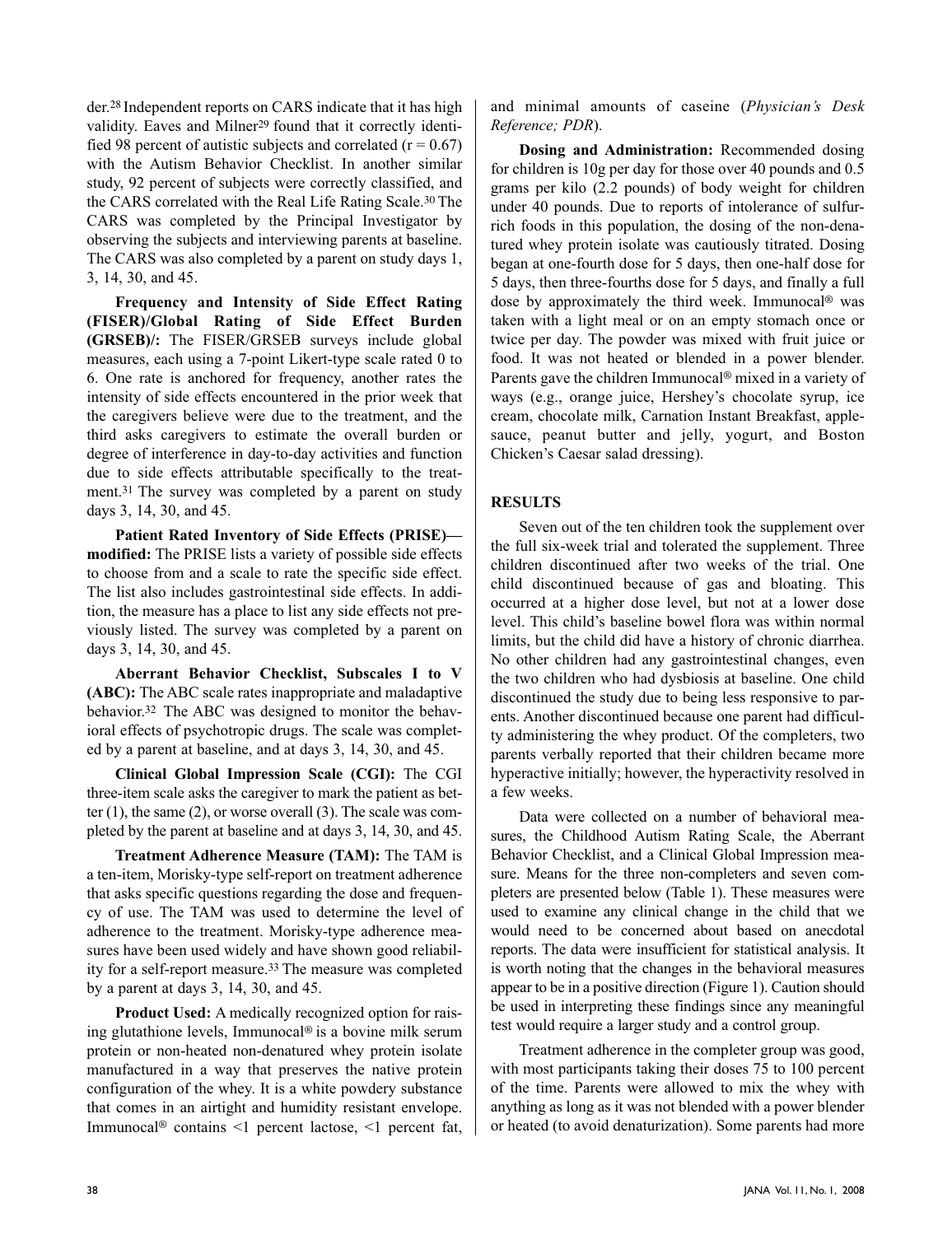**Table 1.**

| <b>Measures</b> | <b>Baseline</b><br>Mean<br>(SD)<br>$n=10$ | Day 3<br>Mean<br>(SD)<br>$n=10$ | Day 14<br>Mean<br>(SD)<br>$n=9$ | Day 30<br>Mean<br>(SD)<br>$n=7$ | Day 45<br>Mean<br>(SD)<br>$n=7$ |
|-----------------|-------------------------------------------|---------------------------------|---------------------------------|---------------------------------|---------------------------------|
| <b>CARS</b>     | 33.1(6.6)                                 | 33.4 (6.36)                     | 32.6(4.8)                       | 32.1(5.3)                       | 31.7(5.5)                       |
| ABC I           | 10.6(7.6)                                 | 10.7(7.5)                       | 9.8(6.6)                        | 7.3(5.4)                        | 6.7(5.0)                        |
| ABC II          | 8.2(8.5)                                  | 8.3(8.4)                        | 9.3(8.3)                        | 7.0(7.3)                        | 7.0(7.3)                        |
| <b>ABC III</b>  | 4.1(3.2)                                  | 4.0(3.2)                        | 3.8(3.3)                        | 4.3(3.9)                        | 4.3(3.9)                        |
| <b>ABC IV</b>   | 16.5(13.3)                                | 17.0(13.5)                      | 13.7(9.6)                       | 12.4(11.2)                      | 12.4(11.2)                      |
| ABC V           | 3.7(3.1)                                  | 3.9(2.8)                        | 3.8(3.1)                        | 2.6(1.6)                        | 2.6(1.6)                        |
| $CGI^*$         | 2                                         | 2.2(0.4)                        | 2.1(0.3)                        | 1.7(0.5)                        | 1.6(.5)                         |

This table shows the mean and standard deviation (SD) of the parent-rated measures on all participants (completers and noncompleters), pre-treatment (baseline), and post-treatment. A decrease in score represents improvement. \*Note that all participants started as a 2 on the CGI.





This figure shows the percentage change (lower is better) over time on CARS, ABC I-V, and CGI.

difficulty getting their child to take the whey than others, with some parents having to try several different ways to mix it and some having no difficulty at all.

A stool specimen (CP3) was completed on seven of the ten children (three parents were not able to obtain usable specimens) before the treatment to acquire a baseline for dysbiosis. Two children had dysbiosis at baseline: one child had moderate yeast overgrowth and one child had *Staphylococcus Aureus* (a bacterium). Neither of these two children had any GI changes with treatment.

#### **DISCUSSION**

The study suggests that, for the most part, children with autism do not have problems tolerating cysteine in this form (cystine/whey protein isolate). The results are limited due to fact that the study was conducted on very small sample and for a relatively short period of time. Therefore, a larger and longer study would be necessary to get specific estimates of tolerability and to measure the possible benefits.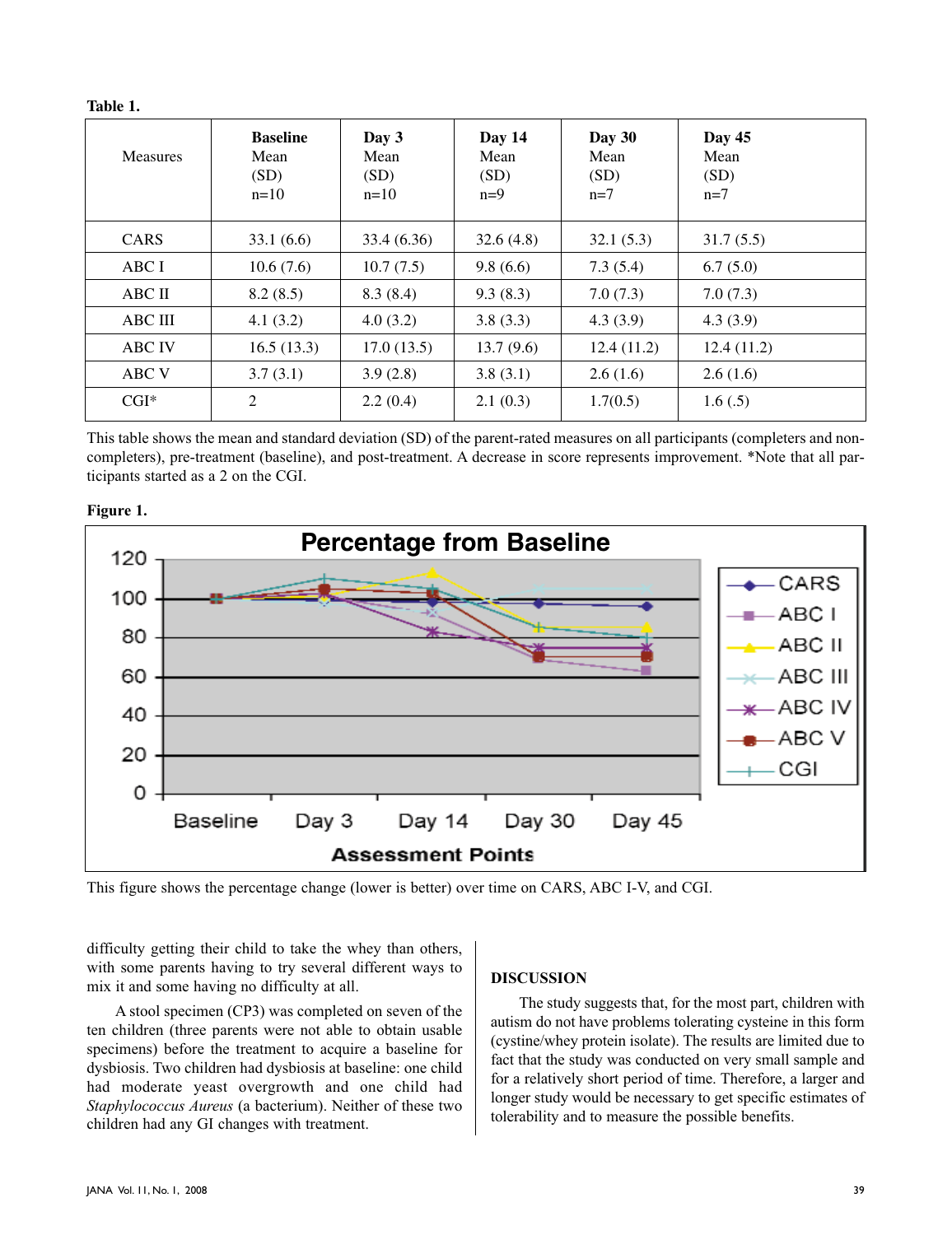As mentioned, one child discontinued the study because of gas and bloating. A variety of medical conditions is often reported in children with autism, including different GI symptomatology.34 In this study, for example, four children were reported to have GI function within normal limits, three were reported to have chronic constipation, and three were reported to have chronic diarrhea (prior to the start of the study and did not change). This variation suggests that children with autism may tolerate some supplements or treatments better than others. It can be hypothesized that reactions to whey proteins in these individuals may be due to the presence of casein, another milk protein that can be present in whey concentrates or other whey products. Casein-elimination diets have been reported as beneficial in ASD.<sup>35</sup>

Also, as mentioned, one child discontinued the study due to being less responsive to his parents. Overall, the parental reports and measures suggest that, generally, there was no worsening of behavior. Interestingly, four parents reported improvements in their children's ability to communicate and willingness to interact with others, and the CARS, ABC, and CGI all showed a trend toward the positive. Figure 1 shows that trend. However, since the trial was not a blinded trial, it is difficult to determine what was placebo effect and what was treatment effect.

The main purpose of this study was to establish some level of understanding of the safety and tolerability in the use of a cystine-rich (sulfur-rich) compound in the treatment of autism. Ultimately, it is important to know whether non-denatured whey protein can be used to raise GSH levels in these children.

As mentioned in the Introduction, non-denatured whey protein isolate has been shown to increase glutathione levels and improve the healing process in many diseases and disorders, such as cystic fibrosis, lung disease, AIDS and other types of immune deficiencies, chronic fatigue, hepatitis B, and cancer, with no toxicity or adverse events.14-26 Immunocal®, a non-denatured whey protein isolate, has been shown to augment GSH levels and to improve clinical parameters.

For example, a study by Grey et al.26 showed that, compared to casein, Immunocal®, 10 g twice a day, increased glutathione levels in patients with cystic fibrosis. An overabundance of oxidants relative to antioxidants is associated with cystic fibrosis.<sup>26</sup> Glutathione functions in the lung as a major frontline defense against oxidative stress.

A Canadian clinical trial using Immunocal® was conducted in children (8 months to 15 years old) with AIDS and wasting syndrome. Immunocal® was administered for six months. All of the children experienced weight gain. Six of the ten patients had improved anthropometric parameters (skin-folds/triceps/mid arm circumference). The GSH-promoting activity of the whey supplement showed in six out of ten subjects.<sup>14</sup>

Watanabe et al.<sup>20</sup> showed that Immunocal<sup>®</sup> improves GSH levels, as well as liver and immune function, in hepatitis B patients. Serum alanine aminotransferase activity decreased, lipid peroxide levels significantly decreased, and interleukin 2 levels and natural killer activity increased.

A study of performance enhancement with Immunocal was conducted with 10 healthy males and 10 healthy females by Lands et al.36 Lymphocyte GSH was significantly higher in the treatment group. Likewise, the supplemented subjects had a significantly improved peak power and 30-second work activity as compared to placebo.

Because this product is safe and effective in raising glutathione levels in other disorders and diseases, it is possible that it can be used in autism. This current trial suggests that non-denatured whey protein isolate can be used as a dietary supplement for children with autism without high rates of GI disturbance or other side effects. However, because autism involves a heterogeneous population, parents and clinicians should observe each child individually and understand that it may be better tolerated in some children than others. Since it shows acceptable tolerability, further research is needed and planned to determine its efficacy in raising GSH levels in those with autism and its effect on behavior in autistic children.

# **ACKNOWLEDGEMENT:**

# **POTENTIAL CONFLICTS OF INTEREST**

Funding for this study was provided by Imunotec, whose product was used in this study. In addition, the fourth author, Dr. Jimmy Gutman, is employed by Immunotec, Inc.

# **REFERENCES**

- 1. Yorbik O, Sayal A, Akay C, Akbiyik DI, Sohmen T. Investigation of antioxidant enzymes in children with autistic disorder. *Prostaglandins Leukotrienes Essential Fatty Acids.* 2002;67*:*341-343.
- 2. Chauhan A, Chauhan V, Brown WT, Cohen I. Oxidative stress in autism: increased lipid peroxidation and reduced serum levels of ceruloplasmin and transferring—the antioxidant proteins. *Life Sci*. 2004:75*:*2539-2549.
- 3. Zoroglu SS, Armutcu F, Ozen S, Gurel A, Sivasli E, Yetkin O, Meram I. Increased oxidative stress and altered activities of erythrocyte free radical scavenging enzymes in autism*. Eur Arch Psychiatry Clin Neurosci.* 2004;254:143-147.
- 4. James J, Cutler P, Melnyk S, Jernigan S, Janak L, Gaylor DW, Neubrander JA. Metabolic biomarkers of oxidative stress and impaired methylation capacity in children with autism. *American J Clin Nutri.* 2004;80*:*1611-1617.
- 5. James SJ, Melnyk S, Jernigan S, Cleves MA, Halsted CH, Wong DH, Cutler P, Bock K, Boris M, Bradstreet JJ, Baker